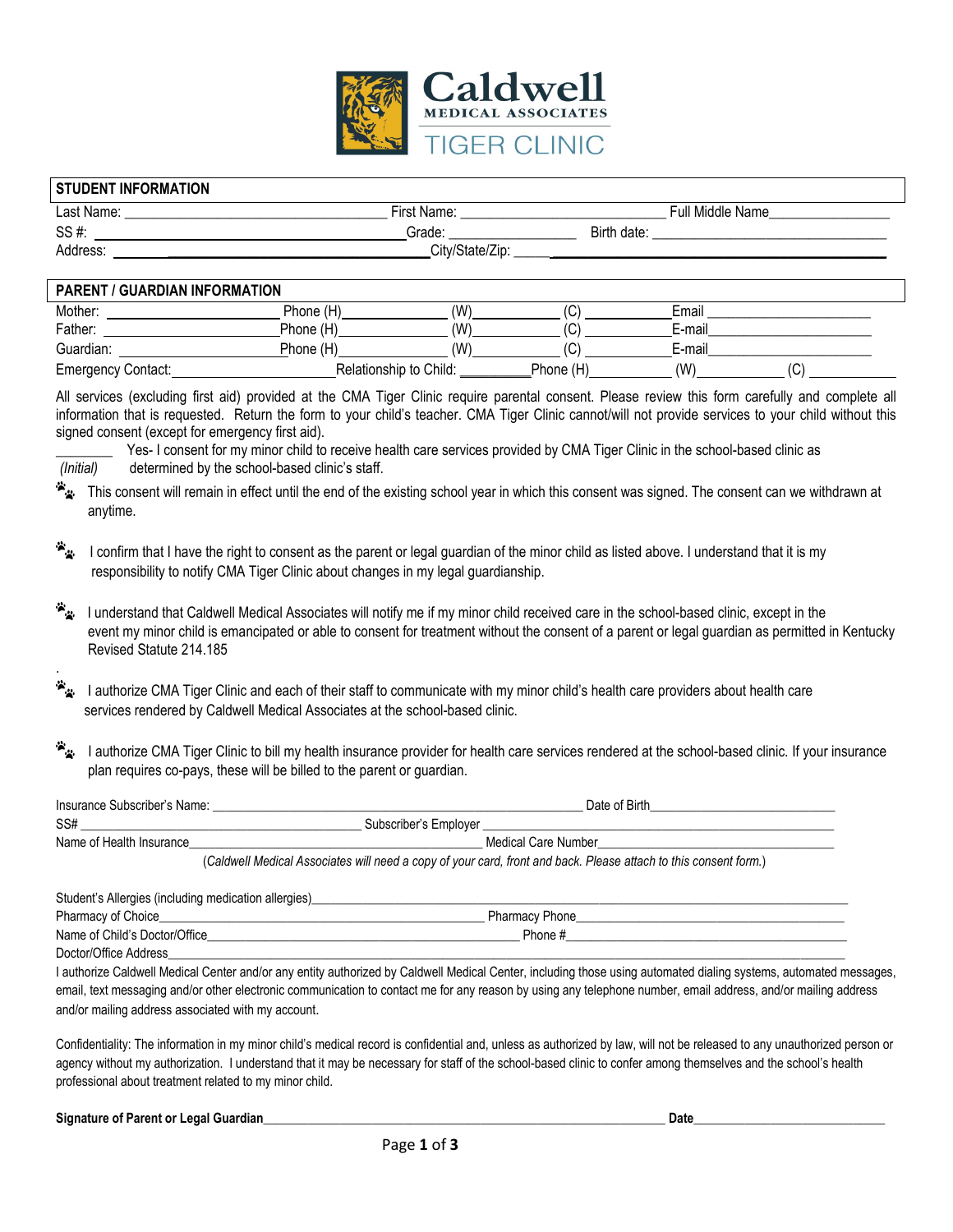

## **Health Information**

The following information will aid the clinic providers in making an accurate assessment of you child in case of illness or emergency. Please check the appropriate space if you child has ever had any of the following:

| Measles                                                                                                        |    | <b>Chest Pain</b>              |                                                                                                                                                                                                                                |                                                                                                                                                                                                                                | Sleep Problems                                                                                                                                                                                                                 |                                                                                                                                                                                                                                |    |
|----------------------------------------------------------------------------------------------------------------|----|--------------------------------|--------------------------------------------------------------------------------------------------------------------------------------------------------------------------------------------------------------------------------|--------------------------------------------------------------------------------------------------------------------------------------------------------------------------------------------------------------------------------|--------------------------------------------------------------------------------------------------------------------------------------------------------------------------------------------------------------------------------|--------------------------------------------------------------------------------------------------------------------------------------------------------------------------------------------------------------------------------|----|
| Mumps                                                                                                          |    | <b>Scarlet Fever</b>           |                                                                                                                                                                                                                                |                                                                                                                                                                                                                                | Stomach or Bowel Problems                                                                                                                                                                                                      |                                                                                                                                                                                                                                |    |
| Anemia                                                                                                         |    | Seizures                       |                                                                                                                                                                                                                                |                                                                                                                                                                                                                                | Joint or Muscle Pain/Stiffness                                                                                                                                                                                                 |                                                                                                                                                                                                                                |    |
| <b>Birth Defects</b>                                                                                           |    | <b>Unexplained Weight Loss</b> |                                                                                                                                                                                                                                |                                                                                                                                                                                                                                | <b>Exposure to Tuberculosis</b>                                                                                                                                                                                                |                                                                                                                                                                                                                                |    |
| <b>Diabetes</b>                                                                                                |    | <b>Unexplained Tiredness</b>   |                                                                                                                                                                                                                                |                                                                                                                                                                                                                                | Shortness of breath                                                                                                                                                                                                            |                                                                                                                                                                                                                                |    |
| Chicken Pox                                                                                                    |    | Persistent Cough               |                                                                                                                                                                                                                                |                                                                                                                                                                                                                                | Eyes, Ears, Throat Problems                                                                                                                                                                                                    |                                                                                                                                                                                                                                |    |
| <b>Rheumatic Fever</b>                                                                                         |    | ___ Unexplained Weight Gain    |                                                                                                                                                                                                                                |                                                                                                                                                                                                                                | <b>Blood Transfusion</b>                                                                                                                                                                                                       |                                                                                                                                                                                                                                |    |
| Asthma                                                                                                         |    | Leukemia                       |                                                                                                                                                                                                                                |                                                                                                                                                                                                                                | Anaphylactic Episodes                                                                                                                                                                                                          |                                                                                                                                                                                                                                |    |
| <b>Operations</b><br>[ ]None                                                                                   |    |                                |                                                                                                                                                                                                                                |                                                                                                                                                                                                                                |                                                                                                                                                                                                                                |                                                                                                                                                                                                                                |    |
| Type of Surgery: ____________________________Hospital: ______________________Doctor:__________________________ |    |                                |                                                                                                                                                                                                                                |                                                                                                                                                                                                                                |                                                                                                                                                                                                                                | Date: the contract of the contract of the contract of the contract of the contract of the contract of the contract of the contract of the contract of the contract of the contract of the contract of the contract of the cont |    |
| Hospitalization None                                                                                           |    |                                |                                                                                                                                                                                                                                |                                                                                                                                                                                                                                |                                                                                                                                                                                                                                |                                                                                                                                                                                                                                |    |
|                                                                                                                |    |                                |                                                                                                                                                                                                                                | Doctor: the contract of the contract of the contract of the contract of the contract of the contract of the contract of the contract of the contract of the contract of the contract of the contract of the contract of the co |                                                                                                                                                                                                                                | Date: <b>Date</b> :                                                                                                                                                                                                            |    |
| $\Box$ Serious Illness or Injury $\Box$ None                                                                   |    |                                |                                                                                                                                                                                                                                |                                                                                                                                                                                                                                |                                                                                                                                                                                                                                |                                                                                                                                                                                                                                |    |
| Type of Illness or Injury_                                                                                     |    |                                | Doctor: <b>Example</b>                                                                                                                                                                                                         |                                                                                                                                                                                                                                | Date: and the part of the state of the state of the state of the state of the state of the state of the state of the state of the state of the state of the state of the state of the state of the state of the state of the s |                                                                                                                                                                                                                                |    |
| Does your child use tobacco? _______Yes_________                                                               | No |                                | Alcohol?______Yes _________                                                                                                                                                                                                    | No                                                                                                                                                                                                                             |                                                                                                                                                                                                                                | Drugs Yes                                                                                                                                                                                                                      | No |
|                                                                                                                |    |                                |                                                                                                                                                                                                                                |                                                                                                                                                                                                                                | Phone: ______________________________                                                                                                                                                                                          |                                                                                                                                                                                                                                |    |
| Does child receive regular dental care? ______________Yes ___________________No                                |    |                                |                                                                                                                                                                                                                                |                                                                                                                                                                                                                                |                                                                                                                                                                                                                                |                                                                                                                                                                                                                                |    |
| Last Doctor Visit Doctor New York 1988                                                                         |    |                                | Reason: The contract of the contract of the contract of the contract of the contract of the contract of the contract of the contract of the contract of the contract of the contract of the contract of the contract of the co |                                                                                                                                                                                                                                | Date: the contract of the contract of the contract of the contract of the contract of the contract of the contract of the contract of the contract of the contract of the contract of the contract of the contract of the cont |                                                                                                                                                                                                                                |    |

Please specify if any of the student's family members have had any of the listed health problems using this code: S=Sibling, F=Father, M=Mother, GF=Grandfather, GM =Grandmother. Also identify the grandparents by P=Paternal and M=Maternal. (Example: the mother's parents would be listed as MGF for maternal grandfather.)

| Cancer               | Heart Disease   | Anemia              |
|----------------------|-----------------|---------------------|
| <b>Birth Defects</b> | Kidney Disease  | Epilepsy            |
| Stroke               | <b>Diabetes</b> | High Blood Pressure |
| <b>Tuberculosis</b>  |                 |                     |

Current Medications: \_\_\_\_\_\_\_\_\_\_\_\_\_\_\_\_\_\_\_\_\_\_\_\_\_\_\_\_\_\_\_\_\_\_\_\_\_\_\_\_\_\_\_\_\_\_\_\_\_\_\_\_\_\_\_\_\_\_\_\_\_\_\_\_\_\_\_\_\_\_\_\_\_